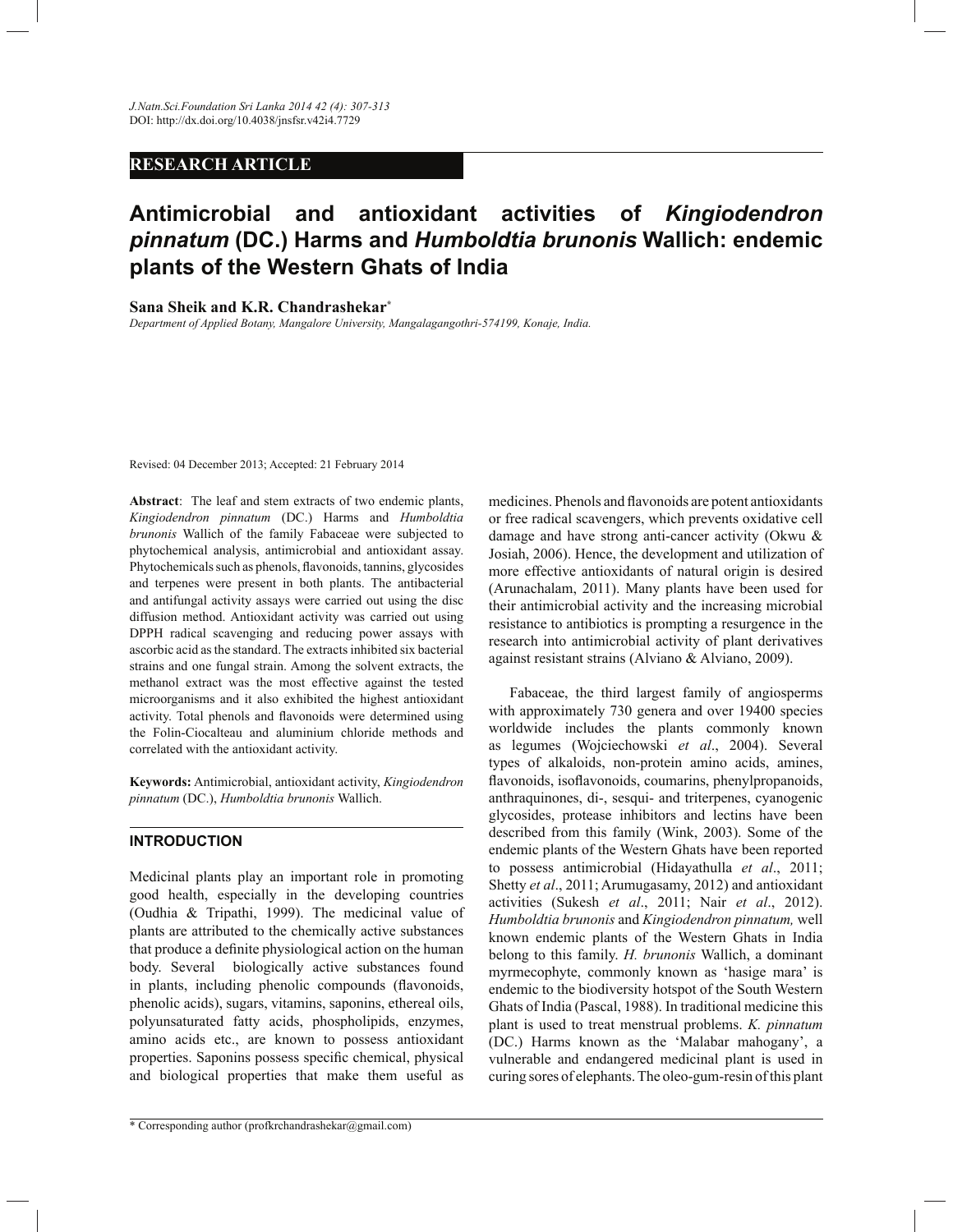species is used in gonorrhoea and catarrhal conditions of genito-urinary and respiratory tracts (Komal *et al*., 2011).

 The paper describes the extraction and evaluation of phytochemicals from *K. pinnatum* and *H. brunonis*, and the assessment of antimicrobial and antioxidant properties of the extracts.

# **METHODS AND MATERIALS**

# **Collection of plant material**

The fresh leaves and stems of *K. pinnatum* (DC.) Harms and *H. brunonis* Wallich were collected from the Charmady region of the Western Ghats. The leaves and stems were shade dried, powdered and stored in air-tight polythene bags until use.

# **Preparation of the extract**

Fifty grams of dried and powdered samples of both leaf and stem were soxhlet extracted using methanol and ethyl acetate as solvents. The samples were concentrated using a rotary evaporator. An aqueous extract was obtained by boiling 50 g of the dried and powdered sample for 8 h in a water bath and the solution was filtered through six layers of muslin cloth. The supernatant was collected and evaporated to dryness. All the extracts were stored at  $4^{\circ}C$ until use.

# **Phytochemical analysis**

The extracts were screened for the presence of the following phytochemicals - alkaloids (Hagers test, Wagners test, Mayers test, Dragendorff's test), flavonoids (Shinodas test), steroids (Libermann- Burchard test and Salkowski test), phenols (FeCl, test), tannins (lead acetate test), saponins (foam test), glycosides (Molisch's test, sodium hydroxide test) and resins (turbidity test) (Dey & Harborne, 1987).

**Determination of total phenolic content:** The total phenolic content was measured by the Folin-Ciocalteau method (Taga *et al*., 1984). A known aliquot from the stock sample (10 mg/mL) was mixed with 2.0 mL of  $2\%$  Na<sub>2</sub>CO<sub>3</sub> and allowed to stand for 2 min at room temperature. Then 100 μL of 50 % Folin Ciocalteau's phenol reagent was added. After incubation for 30 min at room temperature in darkness, the absorbance was read at 725 nm using a spectrophotometer. The total phenolic contents of the samples were expressed as mg gallic acid equivalent per gram of extract (mg GAE/g).

**Determination of flavonoid content:** Total flavonoid content was measured by the aluminium chloride method (Zhishen *et al*., 1999). A known volume of each extract was made up to 4 mL with distilled water and 0.3 mL of NaNO<sub>2</sub> (1:20) was added. After 5 min, 0.3 mL of 10 %  $AICI<sub>3</sub>$ .H<sub>2</sub>O solution was added and after 6 min, 2 mL of 1 M NaOH solution was added. The total volume was made up to 10 mL using distilled water. The absorbance against the blank was determined at 510 nm. Results were expressed as mg quercetin equivalent per gram of extract (mg QE /g).

#### **Antimicrobial activity**

The microorganisms used for the microbial sensitivity assay were Gram positive *Staphylococcus aureus* (NCIM 2079), *Bacillus subtilis* (ATCC 6633) and Gram negative *Escherichia coli* (NCIM 2931), *Pseudomonas aeruginosa*  (NCIM 2200), *Klebsiella pneumoniae* (NCIM 2957) and *Proteus vulgaris* (NCIM 2813) procured from the National Chemical Laboratory, Pune, India. Two of the fungal strains *Aspergillus niger* (MTCC 1344) and *Candida albicans* (MTCC 227) were obtained from IMTECH, Chandigarh, India and *Trichoderma viridae* from the Plant Pathology Laboratory, CPCRI, Kasargod, India. The bacterial strains were maintained in nutrient agar slants and the fungal strains on potato dextrose agar slants at  $4^{\circ}$ C in the refrigerator.

 Antibacterial and antifungal assays were carried out using the disc diffusion method (Vardar-Unlu *et al*., 2003). For the *in vitro* antibacterial activity, 200 µL of overnight grown culture of each bacterium was dispensed in 20 mL of sterile nutrient broth and incubated (37  $^{\circ}$ C) for  $4 - 5$  hrs to standardize the culture to  $10^{-5}$  CFU/mL. From the 24 hrs old bacterial culture 0.1 mL  $(10^5$  CFU /mL) was placed on Muller Hinton agar medium (Shetty *et al*., 2011) and spread throughout the plate by spread plate technique. The dried crude extract (35 mg) was dissolved in 1 mL of dimethyl sulphoxide (DMSO) and 25 μL of the respective solvent extracts were added to the sterile discs (6 mm diameter purchased from HIMEDIA Laboratories, India) individually and aseptically. The discs were then transferred to the inoculated petri plates.

 The antifungal activity was assayed by fungal inoculation on to potato dextrose agar (PDA) medium containing the discs pre-impregnated with the plant extracts. Fungal inoculum was prepared by taking  $5 - 8$ colonies of the fresh fungal strain from the petri dish and suspending in 5 mL of sterile distilled water. Hundred microlitres of this fungal inoculum was dispensed in 20 mL of sterile PDA medium. The discs impregnated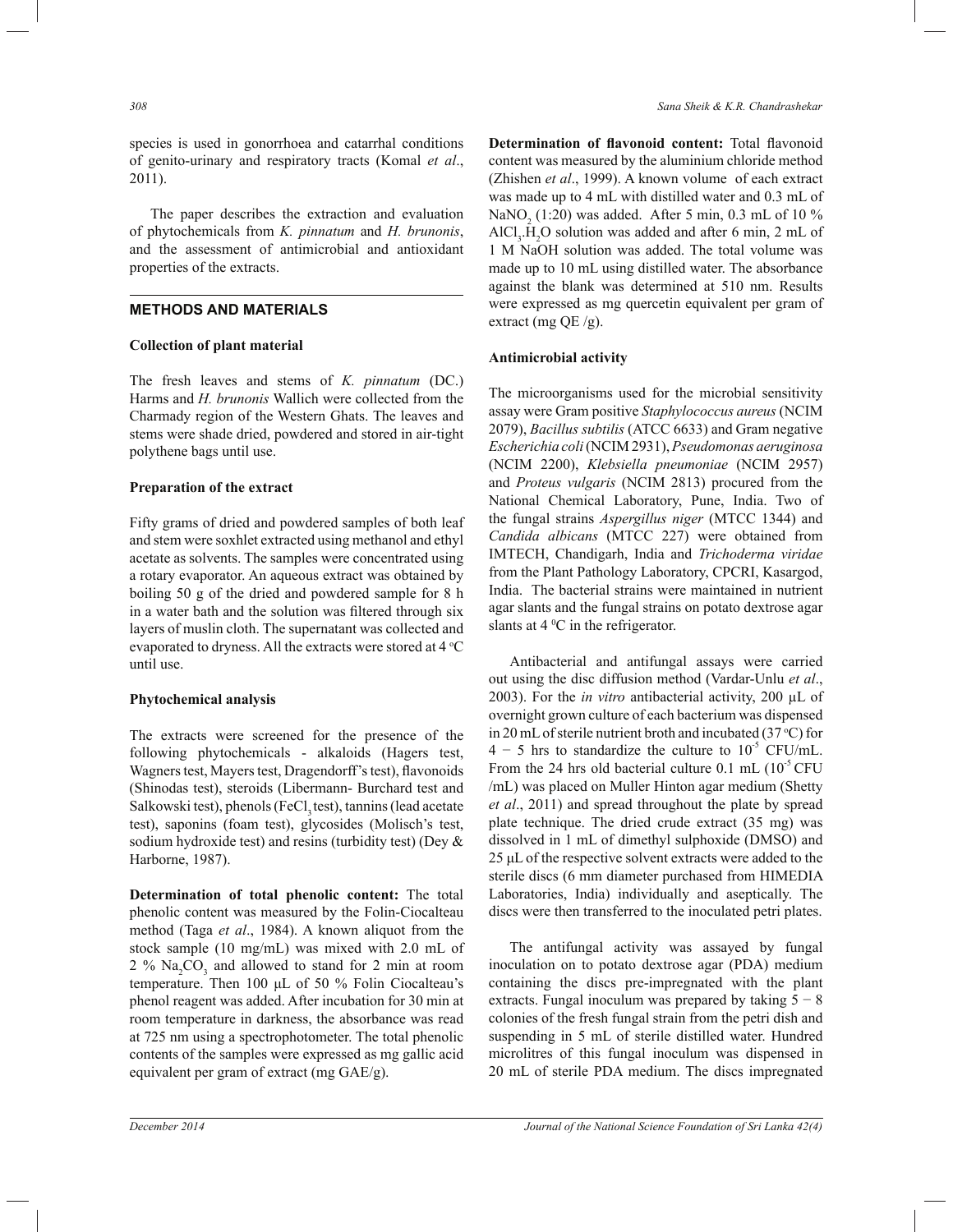with the crude extracts were prepared as described above for the antimicrobial assay. The cultures were incubated for 2 days in case of *Candida albicans* and 4 − 5 days for the other two fungi.

 Antimicrobial activity was recorded by measuring the diameter of the zone of inhibition. Streptomycin and nystatin (HIMEDIA) were used as positive standards against the bacterial and fungal strains, respectively.

#### **Antioxidant Assay**

**DPPH radical scavenging assay (Liyana** *et al***., 2005)**: A solution of DPPH (0.135 mM) in methanol was prepared and 1 mL of this solution was mixed with 1 mL of varying concentrations of the extracts. The reaction mixture was vortexed thoroughly and left in the dark at room temperature for 30 min. The absorbance of the mixture was measured at 517 nm using a SYSTRONICS spectrophotometer 166 with ascorbic acid as the standard. The ability to scavenge DPPH radicals was calculated as:

| % DPPH     | (Absorbance of control - Absorbance of sample) $\times$ 100 |
|------------|-------------------------------------------------------------|
| radical    |                                                             |
| scavenging | (Absorbance of control)                                     |
| activity   |                                                             |

 The activity was expressed as 50 % inhibitory concentration  $(IC_{50})$  based on the percentage of DPPH radicals scavenged.

**Reducing power assay (Oyaizu, 1986)**: Hundred microlitres of the extract from the stock solution (10 mg/ mL) was mixed with phosphate buffer (2.5 mL, 0.2 M, pH 6.6) and 1 % potassium ferricyanide (2.5 mL). The mixture was incubated at 50 °C for 20 min, 2.5 mL of 10 % trichloroacetic acid added and centrifuged at 3000 rpm for 10 min. The supernatant (2.5 mL) was mixed with

distilled water  $(2.5 \text{ mL})$  and a freshly prepared FeCl, solution (0.5 mL, 0.1 %). The absorbance was measured at 700 nm. The reducing power was expressed as ascorbic acid equivalent (AAE) milligram per gram of extract. All the experiments were triplicated.

#### **Statistical analysis**

Statistical analysis was carried out using Graph Pad Prism Software and MS excel. Correlation was used where appropriate and the differences between extract activities were compared using one way ANOVA with Bonferroni test. Differences were considered statistically significant when  $p < 0.05$ .

#### **RESULTS**

The percentage yield of *K. pinnatum* leaf extract from methanol, water and ethyl acetate was 16.64, 7.18 and 6.57 %, respectively, and from the stem extract it was 8.45, 18.17 and 3.48 %, respectively. The highest yield of 16.64 % was observed in the methanolic leaf extract of *K. pinnatum* and the lowest (3.48 %) in the ethyl acetate extract of the stem. The percentage yield of *H. brunonis* leaf extract obtained from methanol, water and ethyl acetate was 11.06, 10.62 and 10.95 %, and from the stem extract it was 5.22, 3.29 and 3.69 %, correspondingly. Preliminary phytochemical screening revealed the presence of phenols, flavonoids, tannins and glycosides in all the extracts from both plants. Alkaloids were absent whilst saponins and resins were reported only in the leaf extracts of *K. pinnatum* (Table 1).

 The highest antibacterial activity was exhibited by the methanol leaf extract and ethyl acetate leaf extract of *K. pinnatum* against *Staphylococcus aureus* (17.16 ± 0.35 and  $16.86 \pm 0.05$  mm). The methanol leaf extract of *H. brunonis* and ethyl acetate leaf extract of *K. pinnatum*

**Table 1**: Results of phytochemical screening of *Kingiodendron pinnatum* and *Humboldtia brunonis* 

|            | <b>KLM</b> | <b>HLM</b> | <b>KSM</b> | <b>HSM</b> | <b>KLW</b> | <b>HLW</b> | <b>KSW</b> | <b>HSW</b> | <b>KLE</b> | <b>HLE</b> | <b>KSE</b> | <b>HSE</b> |
|------------|------------|------------|------------|------------|------------|------------|------------|------------|------------|------------|------------|------------|
| Phenols    | $^{+}$     | $^{+}$     | $^{+}$     | $^{+}$     | $^{+}$     | $^{+}$     | $^{+}$     | $^{+}$     | $^{+}$     | $^{+}$     | $^{+}$     |            |
| Flavonoids | $^{+}$     | $^{+}$     | $^{+}$     | $^{+}$     | $^{+}$     | $^{+}$     | $^{+}$     | $^{+}$     | $^{+}$     | $^{+}$     | $^{+}$     | $^{+}$     |
| Tannins    | $^{+}$     | $^{+}$     | $^{+}$     | $^{+}$     | $^{+}$     | $^{+}$     | $^{+}$     | $^{+}$     | $^{+}$     | $^{+}$     | $^{+}$     | $^+$       |
| Saponins   | $^{+}$     |            |            |            | $\pm$      |            |            |            |            |            |            |            |
| Alkaloids  |            |            |            |            |            |            |            |            |            |            |            |            |
| Glycosides | $^{+}$     | $^{+}$     | $^{+}$     | $^{+}$     | $^{+}$     | $^{+}$     | $^{+}$     | $^{+}$     | $^{+}$     | $^{+}$     | $^{+}$     | $^+$       |
| Steroids   | $^{+}$     | $^{+}$     | $^{+}$     | $^{+}$     |            | $^{+}$     |            | $^{+}$     | $^{+}$     | $^{+}$     | $^{+}$     | $^+$       |
| Resins     | $^{+}$     |            |            |            |            |            |            |            |            |            |            |            |
|            |            |            |            |            |            |            |            |            |            |            |            |            |

+ Detected; \_ Not detected; K = *Kingiodendron pinnatum*; H = *Humboldtia brunonis*; L = Leaf; S = Stem;  $M =$ Methanol;  $E =$ Ethyl acetate;  $W =$ Water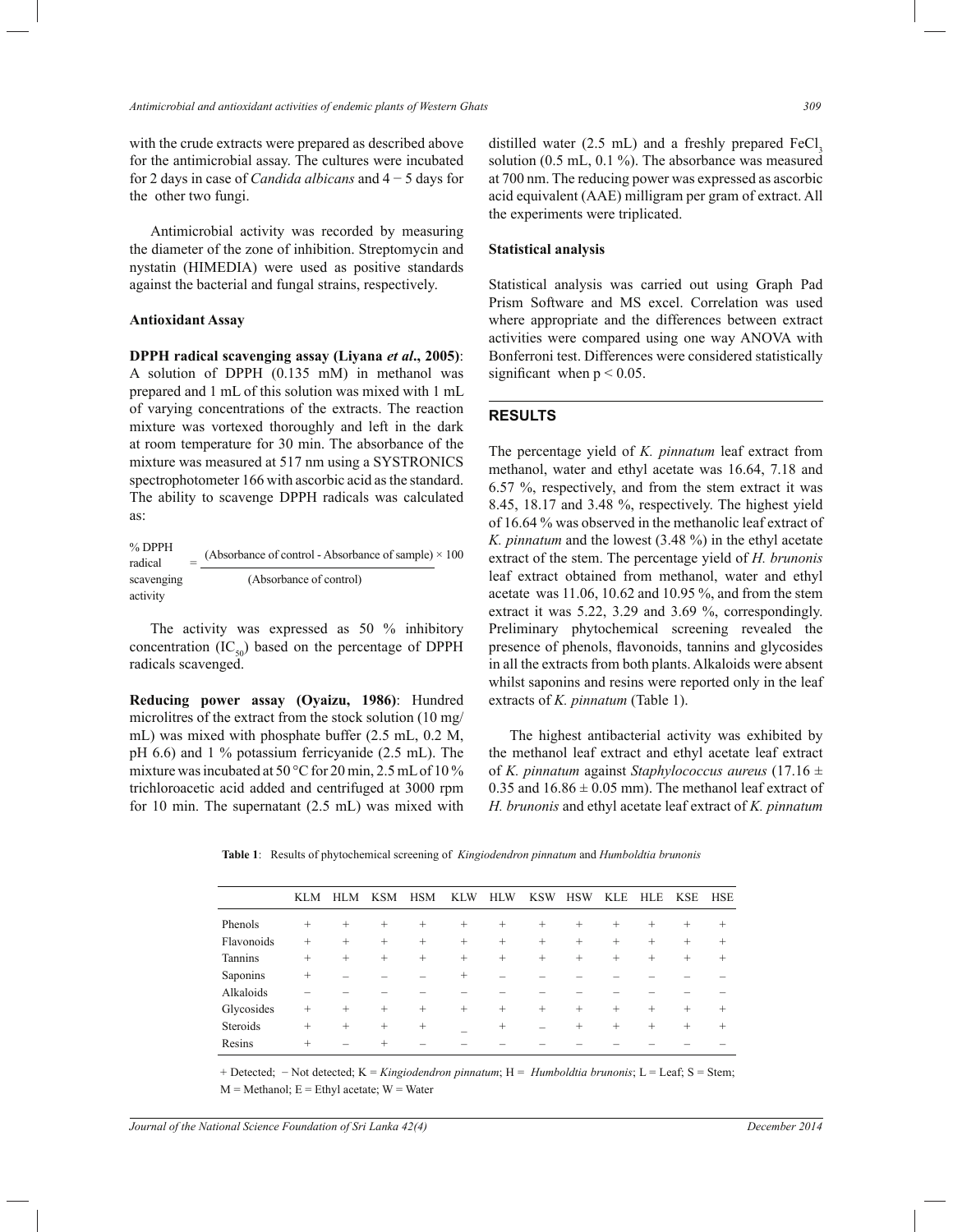| Extract       |                          | Zone of inhibition (diameter in mm) |                               |                               |                               |                               |                               |                                       |                               |  |  |  |
|---------------|--------------------------|-------------------------------------|-------------------------------|-------------------------------|-------------------------------|-------------------------------|-------------------------------|---------------------------------------|-------------------------------|--|--|--|
|               | TV                       | AN                                  | CA                            | <b>BS</b>                     | <b>SA</b>                     | <b>KP</b>                     | EC                            | PA                                    | PV                            |  |  |  |
| HML           | —                        | -                                   | $26 \pm 0.3$ <sup>a</sup>     | $16.66 \pm 0.15$ <sup>a</sup> | 14 <sup>a</sup>               | $14.33 \pm 0.57$ <sup>b</sup> | $12.33 \pm 0.57$ <sup>b</sup> | $11.66 \pm 0.5$ <sup>ab</sup>         | $11.96 \pm 0.05$ <sup>b</sup> |  |  |  |
| <b>HWL</b>    | —                        | -                                   | $15 \pm 0.2^{\circ}$          | $13.56 \pm 0.57$ bc           | $12.33 \pm 0.57$ <sup>b</sup> | $10.33 \pm 0.57$ <sup>a</sup> | $8.33 \pm 0.57$ <sup>a</sup>  | $9.00 \pm 0.00$                       | $8.63 \pm 0.55$               |  |  |  |
| HEL           | —                        | -                                   | $20 \pm 0.57$ °               | $15.86 \pm 0.11$ <sup>a</sup> | $13.43 \pm 0.47$ bc           | $11.33 \pm 0.57$ <sup>a</sup> | $8.56 \pm 0.85$ <sup>a</sup>  | $11.06 \pm 0.11$ <sup>a</sup>         | $10.70 \pm 0.51$ <sup>b</sup> |  |  |  |
| <b>HMS</b>    | $\qquad \qquad -$        | -                                   | $25 \pm 0.25$ <sup>a</sup>    | $14.33 \pm 0.30^{\mathrm{b}}$ | $12.50 \pm 0.43$ <sup>b</sup> | 11 <sup>a</sup>               |                               | $12.53 \pm 0.30$ ab                   | $11.13 \pm 0.15^{\circ}$      |  |  |  |
| <b>HWS</b>    | -                        | -                                   | $14.8 \pm 0.46$ <sup>b</sup>  | $12.56 \pm 0.15$ °            | $9.06 \pm 0.11$ <sup>d</sup>  | $7.03 \pm 0.05$ c             | $\overline{\phantom{0}}$      | $9.00 \pm 0.00$ c                     | $10.20 \pm 0.26$ <sup>b</sup> |  |  |  |
| <b>HES</b>    | —                        |                                     | $20 \pm 0.00$ c               | $12.80 \pm 0.2$ °             | $11.16 \pm 0.55$ °            | $10.23 \pm 0.40$ <sup>a</sup> | $\overline{\phantom{0}}$      | $11.10 \pm 0.17$ <sup>a</sup>         | $10.06 \pm 0.11$ <sup>b</sup> |  |  |  |
| <b>KML</b>    | —                        | -                                   | $28 \pm 0.3$                  | $16.30 \pm 0.52$ <sup>a</sup> | $17.16 \pm 0.35$ <sup>a</sup> | $15.50 \pm 0.6^{\text{ a}}$   | $15.76 \pm 0.87$ c            | $13.33 \pm 0.57$ <sup>b</sup>         | $14.86 \pm 0.90$ <sup>a</sup> |  |  |  |
| KEL           |                          |                                     | $20 \pm 0.2^{\circ}$          | $15.46 \pm 0.37$ <sup>a</sup> | $16.86 \pm 0.05$ <sup>a</sup> | $13.33 \pm 0.57^{\rm b}$      | $14.30 \pm 0.69$ °            | $11.66 \pm 0.57$ <sup>a</sup>         | $14.66 \pm 0.41$ <sup>a</sup> |  |  |  |
| <b>KWL</b>    | -                        | —                                   | 15 <sup>c</sup>               | $14.13 \pm 0.49$ <sup>b</sup> | $14.86 \pm 0.11$ c            | $14.33 \pm 0.57$ <sup>b</sup> | $11.87 \pm 0.15$ <sup>b</sup> | $10.13 \pm 0.6$ ac                    | $10.33 \pm 0.57$ <sup>b</sup> |  |  |  |
| <b>KMS</b>    | $\overline{\phantom{m}}$ | -                                   | $20 \pm 0.25$ b               | $13.56 \pm 0.32$ bc           | $12.70 \pm 0.1$ b             | $10.66 \pm 0.57$ <sup>a</sup> | $11.56 \pm 0.58$ <sup>b</sup> | $10.00 \pm 0.00$ ac $10.90 \pm 0.1$ b |                               |  |  |  |
| <b>KES</b>    | -                        |                                     | $14.8 \pm 0.46$ c             | $12.66 \pm 0.15$ °            | $11.20 \pm 0.51$ °            | 7c                            | $9.63 \pm 0.63$ ad            | $10.00 \pm 0.00$ <sup>ac</sup>        | $9.06 \pm 0.11$ c             |  |  |  |
| <b>KWS</b>    |                          |                                     | $20 \pm 0.00^{\mathrm{b}}$    | $10.23 \pm 0.15$              | $9.33 \pm 0.57$ <sup>d</sup>  | $10.66 \pm 0.57$ <sup>a</sup> | $10.16 \pm 0.47$ bd           | $9.33 \pm 0.57$ ac                    | $9.96 \pm 0.05$ bc            |  |  |  |
| Strepto-      |                          |                                     |                               |                               |                               |                               |                               |                                       |                               |  |  |  |
| mycin         |                          |                                     |                               | $22.16 \pm 0.37$              | $25.53 \pm 0.32$              | $24.1 \pm 0.1$                | $19.13 \pm 0.20$              | $20.63 \pm 0.15$                      | $30.10 \pm 0.1$               |  |  |  |
| $10 \mu g/mL$ |                          |                                     |                               |                               |                               |                               |                               |                                       |                               |  |  |  |
| Nystatin      | 16.23                    | 18.9                                | $25.23 \pm 0.20$ <sup>a</sup> |                               |                               |                               |                               |                                       |                               |  |  |  |
| $10 \mu g/mL$ | ± 0.25                   | ± 0.32                              |                               |                               |                               |                               |                               |                                       |                               |  |  |  |

**Table 2**: Antimicrobial activity of the extracts of *Kingiodendron pinnatum* and *Humboldtia brunonis* 

Results with the same letter in each column are not significant

K = *Kingiodendron pinnatum*; H = *Humboldtia brunonis*; TV - Trichoderma viridae; AN - Aspergillus niger; CA - Candida albicans; BS - Bacillus *subtilis*; SA *- Staphylococcus aureus*; KP *- Kliebsiella pneumoniae*; EC *- Escherichia coli*; PA *- Pseudomonas aeruginosa*; PV *- Proteus vulgaris.*  L- Leaf; S – Stem; M – Methanol; E - Ethyl acetate; W - Water; — no activity

| Extracts   | Phenols<br>mg gallic acid<br>equivalent/g | Flavonoids<br>mg quercetin<br>equivalent/g | $DPPH-IC_{50}$                | Reducing power<br>mg ascorbic acid<br>equivalent/g |
|------------|-------------------------------------------|--------------------------------------------|-------------------------------|----------------------------------------------------|
| AA         |                                           |                                            | $6.53 \pm 0.11$ <sup>a</sup>  |                                                    |
| <b>HLM</b> | $189.51 \pm 0.32$ <sup>d</sup>            | $60.43 \pm 0.79$                           | $7.66 \pm 0.11$ <sup>a</sup>  | $338.69 \pm 1.54$                                  |
| <b>HLE</b> | $80.99 \pm 0.21$ c                        | $34.45 \pm 1.21$ <sup>ab</sup>             | $14.00 \pm 1$ <sup>a</sup>    | $168.42 \pm 2.31$ <sup>a</sup>                     |
| <b>HLW</b> | $\pm$ 0.8 <sup>a</sup><br>40              | 13.51 <sup>c</sup>                         | $37.33 \pm 4.16^{\circ}$      | $140.20 \pm 4.65$ <sup>b</sup>                     |
| <b>HSM</b> | $68.79 \pm 0.85$ <sup>b</sup>             | $43.20 \pm 1.99$ <sup>a</sup>              | $15.06 \pm 0.80$ <sup>a</sup> | $160.85 \pm 2.31$ <sup>a</sup>                     |
| <b>HSE</b> | $61.57 \pm 0.18$ <sup>b</sup>             | $29.68 \pm 1.65$ <sup>b</sup>              | $31.33 \pm 3.21$ <sup>b</sup> | $144.72 \pm 3.80^{\mathrm{b}}$                     |
| <b>HSW</b> | $32.58 \pm 0.08$ <sup>a</sup>             | $14.01 \pm 0.86$                           | $38.00 \pm 3.46$              | $138.16 \pm 0.87$ <sup>b</sup>                     |
| <b>KLM</b> | $360.68 \pm 0.15$                         | $122.46 \pm 2.10$                          | $7.20 \pm 0.2$ <sup>a</sup>   | $453.82 \pm 5.45$                                  |
| <b>KLE</b> | $182.05 \pm 0.36$ <sup>d</sup>            | $49.03 \pm 0.45$ <sup>a</sup>              | $9.06 \pm 0.70$ <sup>a</sup>  | $305.54 \pm 1.49$ <sup>a</sup>                     |
| <b>KLW</b> | $143.05 \pm 0.07$                         | $40.55$ <sup>a</sup>                       | $9.06 \pm 0.11$ <sup>a</sup>  | $276.88 \pm 2.70$                                  |
| <b>KSM</b> | $207.18 \pm 2.32$                         | $48.50 \pm 1.37$ <sup>a</sup>              | $8.26 \pm 0.30$ <sup>a</sup>  | $313.13 \pm 5.46$ <sup>a</sup>                     |
| <b>KSE</b> | $95.03 \pm 1.36$ °                        | $41.87 \pm 3.00$ <sup>a</sup>              | $14.33 \pm 0.57$ c            | $212.29 \pm 0.87$                                  |
| <b>KSW</b> | $63.29 \pm 1.05^{\mathrm{b}}$             | $30.74 \pm 0.46$ <sup>b</sup>              | $20.26 \pm 0.92$ <sup>c</sup> | $148.75 \pm 3.81$                                  |

**Table 3:** Antioxidant activity, phenols, and flavonoids- of *Kingiodendron pinnatum* and *Humboldtia brunonis* 

Results with the same letters in each column are not significant

K = *Kingiodendron pinnatum*;H = *Humboldtia brunonis*; AA - ascorbic acid; L – Leaf;

S – Stem; M – Methanol; E - Ethyl acetate; W - Water

Ï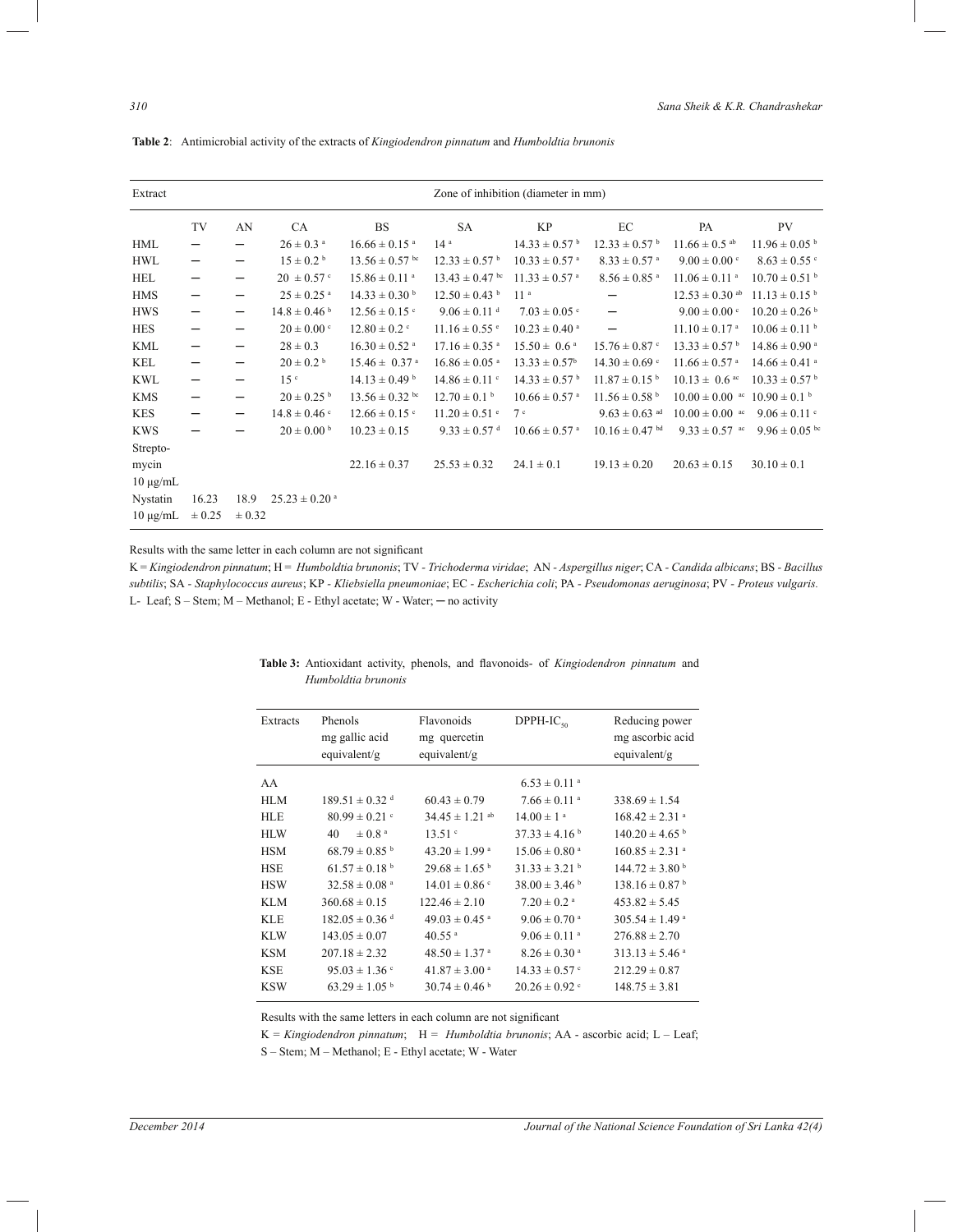showed the highest zone of inhibition against *B. subtilis*. Antimicrobial activities of the leaf samples were always higher than the stem samples (Table 2). Methanolic leaf and stem extracts of *H.brunonis* and methanolic leaf extract of *K. pinnatum* exhibited anticandidal activity on par with standard Nystatin but no activity was found against *Aspergillus* and *Trichoderma*.

 The highest phenolic content of 360.68 mg gallic acid equivalent/g was observed in the methanolic leaf extract of *K. pinnatum* and the lowest of 63.29 mg gallic acid equivalent/g, in the water extract of stem. The methanol extract of *H. brunonis* leaf showed a phenolic content of 189.51 mg gallic acid equivalent/g and the water extract of the stem showed a lower phenolic content of 32.58 mg gallic acid equivalent/g. Flavonoid contents of 60.43 and 122.46 mg quercetin equivalent/g were observed in the methanolic leaf extracts of *H. brunonis* and *K. pinnatum*, respectively. The IC<sub>50</sub> values of 7.66 and 7.2  $\mu$ g/mL for DPPH scavenging activity was observed in methanolic leaf extracts of *H. brunonis* and *K. pinnatum*, respectively*.*  A significantly higher reducing power of 453.82 mg AAE/g for the methanolic leaf extract of *K. pinnatum* followed by 338.69 mg AAE/g for the methanolic leaf extract of *H. brunonis* were observed in the present study (Table 3).

## **DISCUSSION**

The current study revealed the presence of phenols, flavonoids, glycosides, tannins in all extracts of *H. brunonis* and *K. pinnatum* while alkaloids were not detected. In addition, the methanolic leaf extract of *H. brunonis* showed the presence of steroids, while the methanolic leaf extract of *K. pinnatum* showed the presence of saponin and resins.

 Some authors have linked the presence of phytochemicals to the antimicrobial properties of plant extracts (Adekosan *et al*., 2007). Mariita *et al*. (2010) have reported a strong antimicrobial activity (zones of inhibition between 9.00 and 14.10 mm) in *Entada abysinnica* Steudel ex A. Rich (Fabaceae) against *C. albicans*, *S. typhi* and *S. aureus.* The methanolic extract was reported to have a better zone of inhibition against *C. albicans* than fluconazole, whose zone of inhibition was 13.00 mm while no appreciable activity was reported against *E. coli* and *K. pneumoniae*. In the current study, the stem extracts of *H. brunonis* showed no activity against *E. coli*. It is suggested that the lack of appreciable activity of the plant extracts against *E. coli* may be due to the development of drug resistance through extendedspectrum β-lactamase production (Heffernan *et al*.,

2009). Dyamavvanahalli *et al.* (2011) reported that the ethyl acetate leaf extract of *Humboldtia* exhibited significant antibacterial activity against Gram positive and Gram negative bacteria but no activity was observed in the methanolic leaf extract. In the present study however, both extracts showed significant activity. This may be due to the varied susceptibility of different strains of bacteria as well as species differences in plants (Karou *et al*., 2006).

 The high ability of phenolics to scavenge free radicals may be due to the presence of many phenolic hydroxyl groups (Sawa *et al*., 1999). In the present study, extracts with higher phenols and flavonoids showed a high antioxidant activity. Furthermore, the total phenolic content and flavonoids were significantly higher in the methanolic extracts compared to the aqueous and ethyl acetate extracts. DPPH assay reaction depends on the ability of the samples to scavenge free radicals, which is visually noticeable as the colour changes from purple to yellow due to the hydrogen donating ability. The more rapid the absorbance decrease, the more potent the primary antioxidant activity (Saumya & Mahaboob, 2011). Methanolic extract of the leaves of *K. pinnatum*  has been previously reported to have DPPH radical scavenging activity where the hydrogen donors scavenge free radical DPPH at a concentration of 0.01 mg/mL (Komal *et al*., 2011). In the present study, similar results were obtained. The  $IC_{50}$  of methanolic extract had a very high free radical scavenging activity in both plants.

 In *H. brunonis,* there was no significant correlation between phenols and DPPH free radical scavenging activity ( $r = -0.8032$ ,  $p = 0.0543$ ) while a significant positive correlation was observed between phenols and the reducing power ( $r = 0.9828$ ,  $p = 0.0004$ ). Flavonoids with DPPH free radical scavenging activity showed a significant negative correlation ( $r = -0.9310$ ,  $p =$ 0.007) and with reducing power, a significant positive correlation ( $r = 0.8363$ ,  $p = 0.038$ ). Even in *K. pinnatum*, the correlation between phenols and DPPH free radical scavenging activity was not significant ( $r = -0.7757$ ,  $p = 0.06$ ) whereas in the reducing power assay, it showed a significant positive correlation ( $r = 0.9845$ ,  $p = 0.0004$ ). Flavonoids with DPPH free radical scavenging activity showed no significant correlation  $(r = -0.5589, p = 0.249)$ and with reducing power, a significant positive correlation  $(r = 0.8924, p = 0.016)$ . There was a positive linear correlation between the antioxidant activity and the total phenolic content in aqueous and methanolic extracts of selected Jordanian plant species (Tawaha *et al.,* 2007). A significant negative correlation between the phenolics content and the DPPH antioxidant activity was observed in potato varieties, indicating the role of phenolics in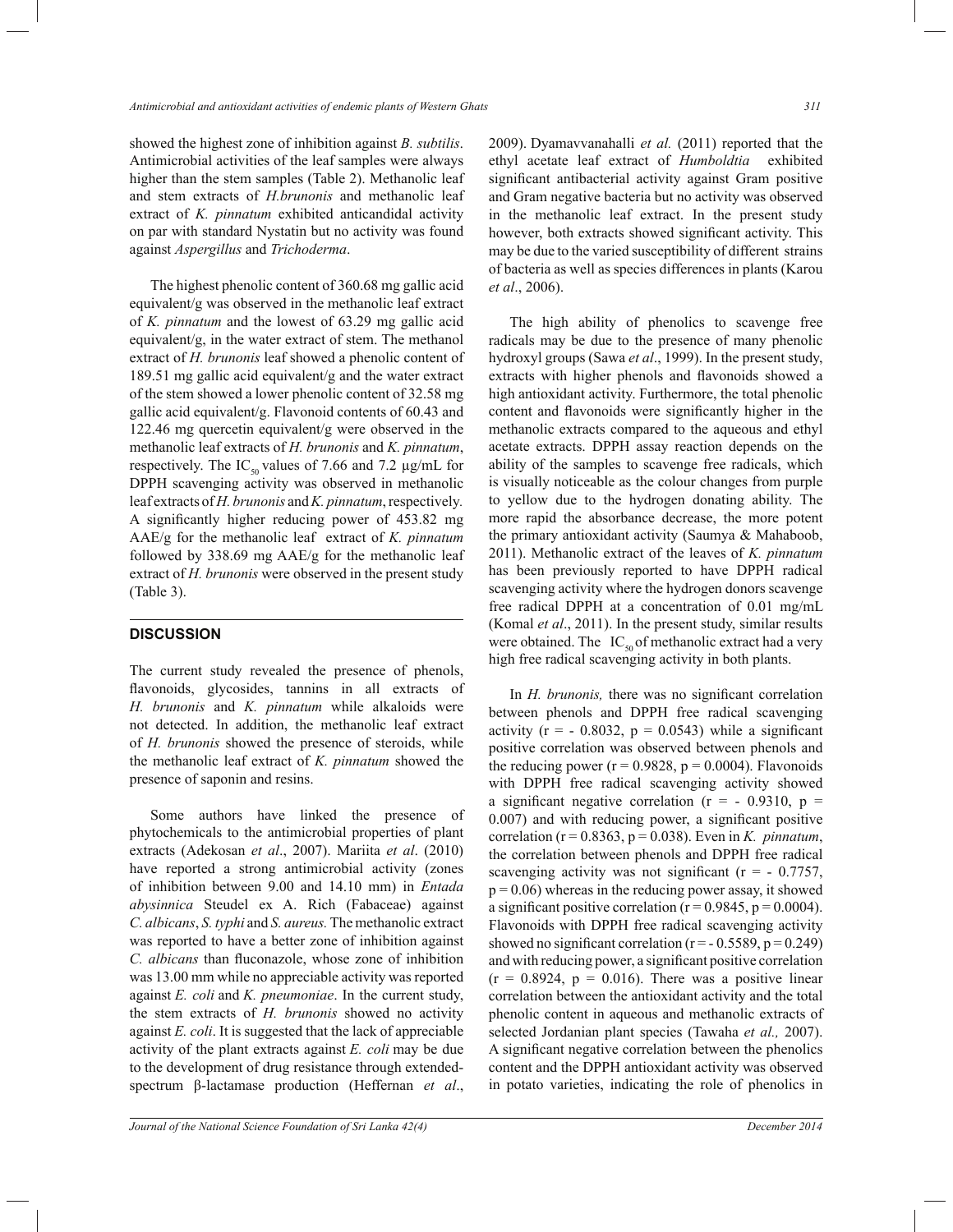radical scavenging activity (Hesam *et al.,* 2012). The significant negative correlation observed between the flavonoids and the DPPH radical scavenging activity in the present study could be due to the presence of some of the active phenolic compounds in *H. brunonis* plant extract contributing towards scavenging of free radicals.

 Methanolic leaf extract of both plants showed high phenolic compounds and reasonable antimicrobial and high antioxidant activities. There is scope to pursue as the antifungal activity of methanolic extract of *Kingiodendron pinnatum*, which showed better activity compared to standard Nystatin.

### **Acknowledgement**

The authors gratefully acknowledge Department of Science and Technology, New Delhi for the financial support in the form of INSPIRE fellowship.

#### **REFERENCES**

- 1. Adesokan A.A., Akanji M.A. & Yakubu M.T. (2007). Antibacterial potentials of aqueous extract of *Enantia chlorantha* stem bark. *African Journal of Biotechnology* **6**(22): 2502 − 2505.
- 2. Alviano D.S. & Alviano C.S. (2009). Plant extracts: search for new alternatives to treat microbial diseases. *Current Pharmaceutical Biotechnology* **10**: 106 − 121. DOI: http://dx.doi.org/10.2174/138920109787048607
- 3. Arumugasamy K. (2012). Antimicrobial properties of *Exacum wightianum* arn. (Gentianaceae) an endemic medicinal plant from the Western Ghats, Tamil Nadu. *International Journal of Pharmaceutical Research and Development* **4**(05): 001 − 007.
- 4. Arunachalam K. (2011). Antioxidant and antimicrobial potential of methanolic extract of Indian sacred grove *Gymnostachyum febrifugum* Benth. root. *International Journal of Pharmaceutical and Biomedical Research* **2**(3):  $67 - 71.$
- 5. Dyamavvanahalli L.S., Raveesha K.A. & Nagabhushan (2011). Bioprospecting of selected medicinal plants for antibacterial activity against some pathogenic bacteria. *Journal of Medicinal Plants Research* **5**(17): 4087 − 4093.
- 6. Dey P.M. & Harborne J.B. (1987). *Methods in Plant Biochemistry*. Academic Press. London, UK*.*
- 7. Heffernan H.M., Woodhouse R.E., Pope C.E. & Blackmore T.K. ( 2009). Prevalence and types of extendedspectrum beta-lactamases among urinary *Escherichia coli* and *Klebsiella* spp. in New Zealand. *International Journal of Antimicrobial Agents* **34**: 544 − 549. DOI: http://dx.doi.org/10.1016/j.ijantimicag.2009.07.014

8. Hesam F., Balali G.R. & Tehrani R.T. (2012). Evaluation of antioxidant activity of three common potato (*Solanum tuberosum*) cultivars in Iran. *Avicenna Journal of Phytomedicine* **2**: 79 − 85.

9. Hidayathulla S., Chethankumar K.V. & Chandrashekar

K.R. (2011). Phytochemical screening, *in vitro* antibacterial activity and identification of antibacterial components in leaf extracts of *Sapium insigne* (Royle) Benth. ex Hook.f. *Journal of Pharmacy Research* **4**: 90 − 92.

- 10. Karou D., Savadogo A., Canini A., Yameogo S., Montesano C., Simpore J., Colizzi V. & Traore A.S. (2006). Antibacterial activity of alkaloids from *Sida acuta*. *African Journal of Biotechnology* **5**(2): 195 − 200.
- 11. Komal K., Devi Prasad A.G. & Richard S.A. (2011). Biochemical activity of endangered medicinal plant *Kingiodendron pinnatum. Asian Journal of Plant Science and Research* **1**(4): 70 − 75 .
- 12. Liyana-Pathirana C.M. & Shahidi F. (2005). Antioxidant activity of commercial soft and hard wheat (*Triticum aestivum* L.) as affected by gastric pH conditions. *Journal of Agricultural Food Chemistry* **53**: 2433 − 2440.
- 13. Mariita R.M., Orodho J.A., Okemo P.O. & Mbugua P.K. (2010). Antifungal, antibacterial and antimycobacterial activity of *Entada abysinnica Steudel* ex A. Rich (Fabaceae) methanol extract. *Pharmacognosy Research* **2**(3): 163 − 168.

DOI: http://dx.doi.org/10.4103/0974-8490.65511

- 14. Nair V.D., Gopi R. & Panneerselvam R. (2012). Isolation and structure elucidation of natural antioxidants from leaves of *Rauvolfia beddomethe*: an endemic/endangered medicinal plant from South Western Ghats of India. *Pharmaceutical Chemistry Journal* **46**(1): 35 − 44. DOI: http://dx.doi.org/10.1007/s11094-012-0730-3
- 15. Okwu D.E. & Josiah C. (2006). Evaluation of the chemical composition of two Nigerian medicinal plants. *African Journal of Biotechnology* **5**(4): 357 − 361.
- 16. Oudhia P. & Tripathi R.S. (1999). Scope of cultivation of important medicinal plants in Chhattisgarh plains. *Proceedings of the National Conference on Health Care and Development of Herbal Medicines.* Indira Gandhi Agricultural University, Raipur, India.
- 17. Oyaizu M. (1986). Studies on products of browning reaction: antioxidant activities of products of browning reaction prepared from glucosamine. *Japanese Journal of Nutrition* **44**: 307 − 315.
- 18. Pascal J.P. (1988). *Wet Evergreen Forests of the Western Ghats of India: Ecology, Structure, Floristic Composition and Succession.* Institute Francias De Pondicherry, Pondicherry, India*.*
- 19. Prusti A., Mishra S.R., Sahoo S. & Mishra S.K. (2008). Antibacterial activity of some Indian medicinal plants. *Ethnobotanical Leaflets* **12**: 227 − 230.
- 20. Saumya S.M. & Mahaboob B.P. (2011). *In vitro* evaluation of free radical scavenging activities of *Panax ginseng* and *Lagerstroemia speciosa*: a comparative analysis. *International Journal of Pharmacy and Pharmaceutical Sciences* **3**(1): 165 − 169.
- 21. Sawa T., Nako M., Akaike T., Ono K. & Maeda H. (1999). Alkylperoxyl radical scavenging activity of various flavonoids and other phenolics compounds: implementations for the antitumour promoter effect of vegetables*. Journal of Agricultural Food Chemistry* **47**: 397 − 492.

DOI: http://dx.doi.org/10.1021/jf980765e